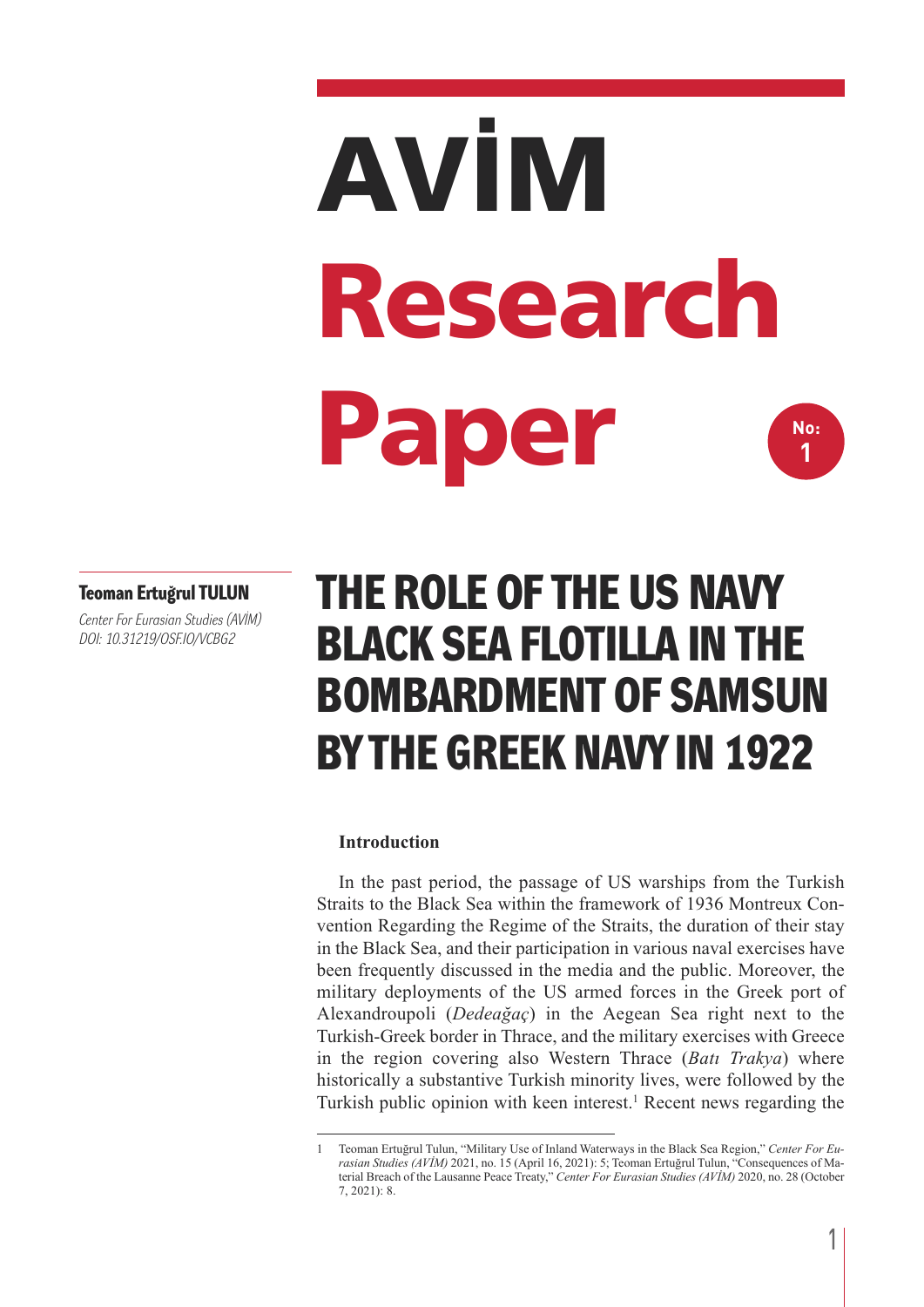additional military deployments made in Greece through the Alexandroupoli port has increased interest in this issue.

In this vein, according to announcement made by the US Defense Visual Information Distribution Service (DVIDS), "The 839th Transportation Battalion Surface Deployment and Distribution Command offloaded more than 300 pieces of equipment, including 10 helicopters, from the Liberty Promise commercial vessel, at the Port of Alexandroupoli, Greece, on May 5, 2021."2 In a more recent report posted on the US Army website, the following is stated:

"The 598th Transportation Brigade, Surface Deployment and Distribution Command and the 21st Theater Sustainment Command began offloading nearly 400 vehicles and containers at Alexandroupoli to include tanks, Bradley Fighting Vehicles and a variety of support equipment, Tuesday, July 20. The equipment belongs to the 1st Armored Brigade Combat Team, 1st Infantry Division from Fort Riley, Kansas... 'The current operation represents the culmination of all the efforts that the U.S. Army, along with our interagency partners at the U.S. Embassy, our allies in Greece and our industry partners, have put in place to leverage the capabilities of this tremendous port,' said Col. Joshua D. Hirsch, Commander, 598th TBDE. 'In the last two weeks alone, we have redeployed equipment from DEFENDER-Europe 21 and uploaded equipment from the 1st Armored Brigade Combat Team, 1st Cavalry Division as it heads home following the completion of its own Atlantic Resolve rotation. It's not only the amount of equipment we are now able to move through Alexandroupoli, it is also the type of equipment. For example, this is the very first time we have used the port to support the arrival and departure of M1s, Bradleys and other armoured and tracked vehicles. That is an incredible milestone for the entire team here."<sup>33</sup>

The fact that the Black Sea region was brought to the top of the international agenda with the emergence of an extremely tense environment in the region due to Russia's annexation of Crimea and oft-repeated naval exercises by naval forces in the region remind us of the developments regarding the bombardment of some of the Turkish ports in the Black Sea by the Greek navy during the establishment period of the Republic of Turkey following the end of the First World War. In this context, Greek warships made extensive bombardments on Ereğli on the Black Sea coast on 6 June, İnebolu on 30 June, and Trabzon on 20 July in the summer of 1921.<sup>4</sup> As to Samsun, the bombardment took place in the summer of 1922.

According to Greek scholar Dimitris Michalopoulos, a squadron of the Greek Royal Navy composed of five warships bombarded Samsun on "May 25, 1922". Since there is a 13-day difference between the Georgian and Julian calendars this date is actually 7 June 1922. The mentioned source cites that the squadron was composed of five warships, namely "Averof", "Panthēr" (Panther), "Ierax" (Hawk), "Adriatikos" (Adriatic) and "Naxos" (Island of Naxos).5 There are a number of references in academic sources that the Greek battleship Kilkis (the US made Mississippi class battleship) was also included in the Greek fleet.<sup>6</sup> Michalopoulos provides the information about the names of the war vessels in the Greek fleet with reference to the news published in the newspaper Kathimerini dated 28 May 1922.

<sup>2 &</sup>quot;Alexandroupoli," Information site, The Defense Visual Information Distribution Service (DVIDS), accessed August 30, 2021, https://www.dvidshub.net/search?q=Alexandroupoli+&view=grid.

<sup>3</sup> Jeff Jurgensen, "Atlantic Resolve Rotation Demonstrates Strategic Importance of Seaport in Alexandroupoli, Greece," *U.S. Army*, July 22, 2021, https://www.army.mil/article/248667/atlantic\_resolve\_rotation\_demonstrates\_strategic\_importance\_of\_seaport\_in\_alexandroupoli\_greece.

<sup>4</sup> Hayati Aktaş, "İngiliz ve Amerikan Belgelerinde Samsun'un Bombalanması Olayı ve Pontus Meselesi (The Bombardement of Samsun in English and American Documents and Pontus Issue)," *History Studies* 11, no. 3 (June 2019): 830–31, https://doi.org/10.9737/hist.2019.742.

<sup>5</sup> Dimitris Michalopoulos, "The 1922 Samsun Bombardment (1922 Samsun Bombardımanı)," *Studies of Ottoman Domain* 5, no. 9 (August 2015), https://dergipark.org.tr/en/download/article-file/237625.

<sup>6</sup> Rahmi Doğanay, "İstiklal Harbinde Samsun'daki Amerikan Filosu," *Geçmişten Geleceğe Samsun*, 2006, 163.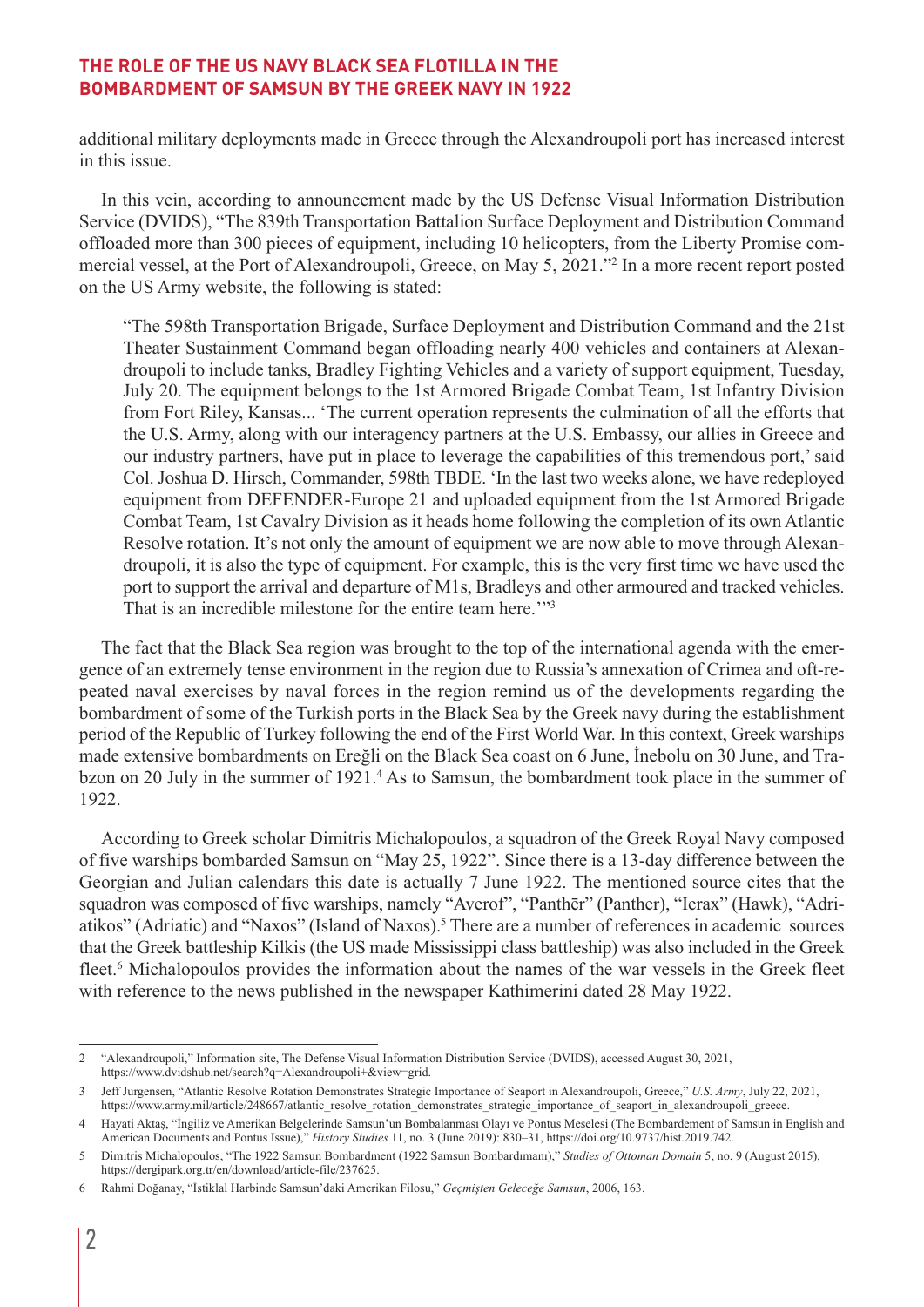The point that draws attention in this historical event is that, at the time when the Greek navy bombarded Samsun, the destroyers belonging to the US navy were also present in the port of Samsun. According to the information provided in various publications regarding this bombardment, including academic ones, these US navy warships were Clamsen class destroyers of USS Sands (DD-243), USS McFarland (DD-237), and USS Sturtevant (DD-240).<sup>7</sup> In fact the names of these three destroyers are mentioned in the Administrative Reference Service Report No. 2 published in the US Naval History and Heritage Command website along with the other US destroyers which served in patrolling activities in Turkish waters up until July 1922. These destroyers were the Childs, Fox, McFarland, Overton, Reuben James, Sands, Sturtevant, and Williamson.<sup>8</sup> It should be noted that these US warships were stationed in Turkish waters on rotational basis, at least forty destroyers served in the fleet between 1919-1922.9

In the light of the foregoing, the following questions arise: Why were these warships of the US Navy in the port of Samsun on 7 June 1922, and did these ships take part in the bombardment by the Greek warships? To answer these questions, there is a need to briefly remember the reasons of the presence of the US naval flotilla in the Black Sea in 1922.

#### **Deployment of the US Naval Detachment in Turkish Waters from 1919 to 1924**

As per the information provided in a recently published semi-academic US source, as well as in the US Naval History and Heritage Command research papers regarding the presence of US naval detachment in the Turkish waters from 1919 to 1922, the US, following the First World War, sent a flotilla of warships to the Turkish waters with a homeport based in Istanbul.<sup>10</sup> This flotilla sent by the then US President Woodrow Wilson under the name of "Detachment Protecting Americans and American Interests in Turkish Waters" was formed around the heavy cruiser USS St. Louis as flagship.11 The flotilla, at the beginning, included a number of light navy vessels such as the USS Scorpion, a converted steam yacht which had been used as the American stationary at İstanbul for a number of years as the ambassador's yacht/yacht office and occasionally as a gunboat.<sup>12</sup>

Although the US and Ottoman Empire were on different warring camps in the First World War, they did not declare war on each other, and the US did not take part in the occupation of the Ottoman Empire territories. However, upon the outbreak of war between the US and Germany, diplomatic relations between the Ottoman Empire and the US were severed in April 1917.<sup>13</sup> In this regard, the cable dated 23 April 1917 and numbered 912 sent by the US Charge d'affaires G. Cornell Tarler in Istanbul at that time to the US Secretary of State conveys the following:

"I have the honor to transmit herewith copy and translation of a note from the Ottoman Minister of Foreign Affairs, dated April 20, 1917, informing the Embassy that in view of the state of war existing between the United States and the German Empire, as the ally of the latter country the Ottoman Government was obliged to break off diplomatic relations with the Government of the United States, beginning from April 20."14

<sup>7 &</sup>quot;Saumsun 1922," *World Armed Forces Forum*, April 30, 2021, https://www.tapatalk.com/groups/worldarmedforcesforum/samsun-1922-t287480.html; Hulki Cevizoğlu, *1919'un Şifresi (Gizli ABD İşgalinin Belge ve Fotoğrafları),* 1st ed. (Ankara: Ceviz Kabuğu Yayınları, 2007).

<sup>8</sup> Henry P. Beers, "United States Naval Detachment in Turkish Waters, 1919–24," *Military Affairs* 7, no. 4 (Winter 1943): 218, https://doi.org/10.2307/1982570.

<sup>9</sup> Robert Shenk, *America's Black Sea Fleet: The U.S. Navy Amidst War and Revolution, 1919-1923* (Annapolis: Naval Institute Press, 2012), 179.

<sup>10</sup> Savvas "Sam" Koktzoglou and Robert Shenk, eds., "The Greek Genocide in American Naval War Diaries: Naval Commanders Report and Protest Death Marches and Massacres in Turkey's Pontus Region, 1921-1922" (New Orleans: The University of New Orleans Press:, 2021), 393.

<sup>11 &</sup>quot;Far Seas: The U.S. Naval Detachment in Turkish Waters, 1920-1922," Information site, Naval History and Herritage Command, accessed August 30, 2021, https://www.history.navy.mil/content/history/nhhc/research/archives/Collections/transferred-collections/navy-library-transfer/far-seas.html.

<sup>12</sup> Shenk, *America's Black Sea Fleet: The U.S. Navy Amidst War and Revolution, 1919-1923*, 1.

<sup>13</sup> Nur Bilge Criss, "By Shades Of Diplomatic Recognition: American Encounters With Turkey (1923–1937)," in *Studies In Atatürk's Turkey: The American Dimension*, ed. George S. Harris and Nur Bilge Criss (Leiden: Brill, 2009), 104.

<sup>14</sup> G. Cornell Tarler, "Papers Relating To The Foreign Relations Of The United States, 1917, Supplement 1, The World War" (United States Department of State, April 23, 1917), 763.72/5428, https://history.state.gov/historicaldocuments/frus1917Supp01v01/d833.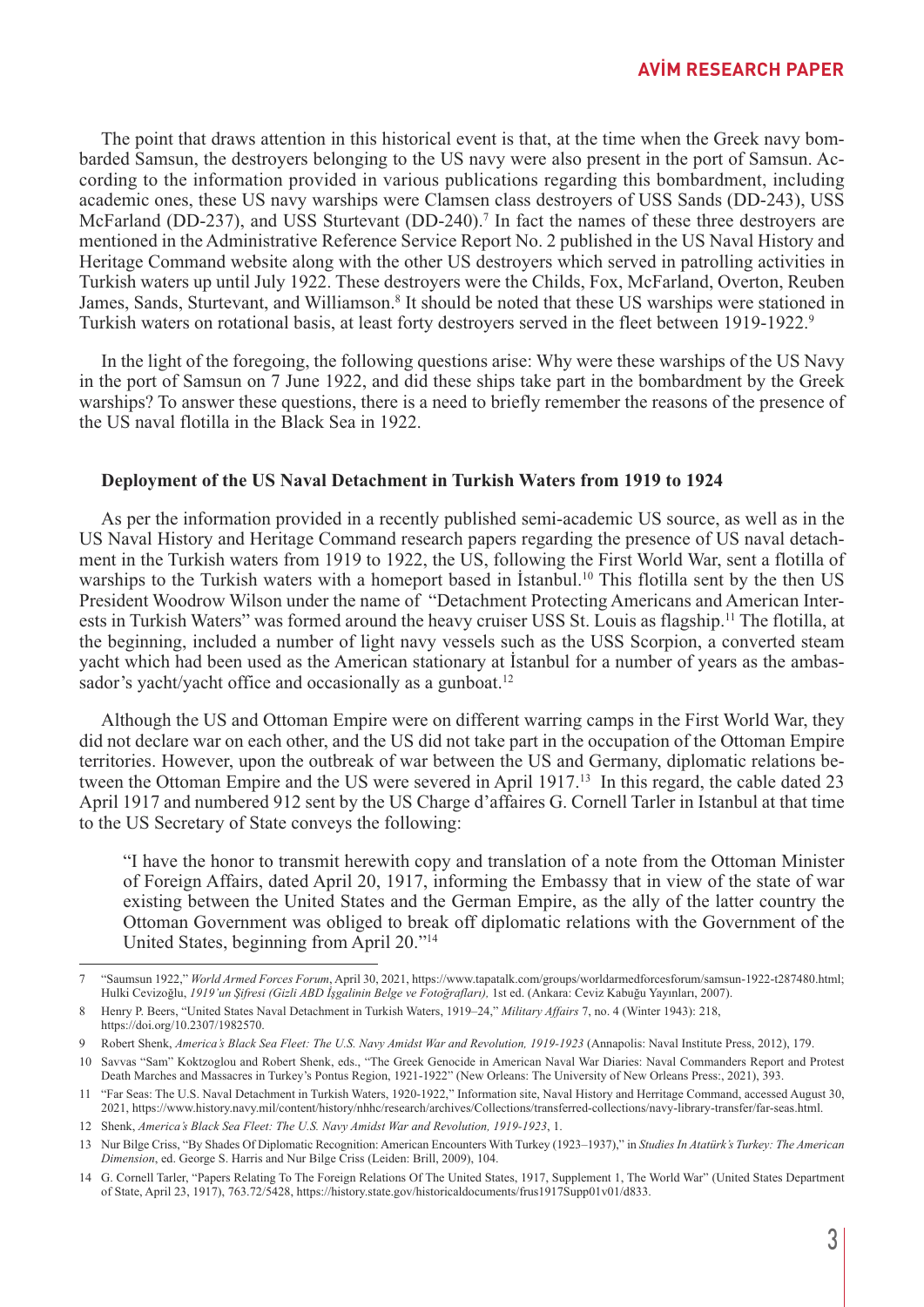Following the severing of diplomatic relations, the above-mentioned US navy vessel Scorpion was interned by Ottoman authorities in İstanbul Haliç (Golden Horn) with its skeleton staff.15 After the armistice of Mudanya (Mondros) on 30 October 1918, the US decided to re-establish diplomatic relations with the Ottoman Empire. The US Embassy was re-opened in İstanbul, and in connection with opening of the US Embassy, the Scorpion was permitted to raise its flag and began to receive military equipment on 9 November 1918 upon the permission of Ottoman authorities. Meanwhile, a veteran navy personnel, Rear Admiral Mark Lambert Bristol, was nominated as the Senior U. S. Naval Officer on 8 January 1919 in command of not only the Navy Attachment in Turkish Waters but of the east of longitude 21°, which included all of Greece, except Corfu, and the region to the east. He travelled to the Ottoman Empire on the board of USS Schley and arrived in İstanbul on 24 January 1919, and the U. S. Naval Detachment in Turkish waters came into existence on 28 January 1919, when Rear Admiral Bristol raised his flag on the Scorpion.16 Thereafter, Admiral Bristol was named as High Commissioner on 12 August 1919, thereby also assumed the position of highest US diplomatic representative in İstanbul. His instructions from then on were to be communicated from the State Department through the Navy Department.<sup>17</sup> According to US academic sources, the dual title of commanding the US Naval Detachment and heading the US diplomatic mission enabled Admiral Bristol to control the US warships in the Turkish waters and also through the American consuls at İzmir (Smyrna,) Bagdad, Beirut, Jerusalem, Damascus, Aleppo, and Samsun, and through other official and unofficial Americans stationed or travelling in the region, to keep himself well informed of occurrences in the interior of the Ottoman Empire.18

US academic literature about the tasks and activities of the US Naval Detachment in Turkish Waters in the mentioned period, in general, refers to the importance, influence, and activities of the American Committee for Relief in the Near East (shortly Near East Relief-NER), and the American Protestant missionary schools in the Ottoman Empire before, during and the immediate afterwards of the First World War. While mentioning the activities of NER and the importance of the missionary schools, reference is generally made to the protection of the Armenians in the Ottoman Empire, and the education of Armenian children in missionary schools.19 In this context, it is not surprising to see that the semi-academic US source referred to in footnote 11 explains the purpose of sending this flotilla to the Turkish Waters in the following way: "This small detachment's mission was to speed teams of investigators and relief personnel in response to the reports of great atrocities being committed through out Turkey, particularly against the Armenian people."20

In this conjunction, it is worth mentioning that American Protestant missionary schools in the Ottoman Empire founded under the patronage of the American Board of Commissionaires for Foreign Missions (ABCFM) which was formed in Boston by members of the Congregational, Presbyterian, and Reformed churches in 1810 with the aim of "evangelization of the whole World".21 It is stated in this respect that the American missionary work mainly focused on evangelization, medical work, and especially education.22 According to academic sources, missionary work in the Ottoman Empire was carried out and spread through the mission stations and missionary schools. After the establishment of a mission in Istanbul as the center of all missionary activities, following mission stations were estalished in the Ottoman

<sup>15 &</sup>quot;Post-War: Humanitarian Aid and Relief," Information site, Naval History and Herritage Command, accessed August 30, 2021, https://www.history.navy.mil/content/history/nhhc/research/publications/documentary-histories/wwi/post-war-humanitaria.html.

<sup>16 &</sup>quot;Far Seas: The U.S. Naval Detachment in Turkish Waters, 1920-1922," 210.

<sup>17</sup> Criss, "By Shades Of Diplomatic Recognition: American Encounters With Turkey (1923–1937)," 105–6.

<sup>18</sup> Beers, "United States Naval Detachment in Turkish Waters, 1919–24," 213–14.

<sup>19</sup> Sarah Miglio, "America's Sacred Duty: Near East Relief and the Armenian Crisis, 1915-1930" (New York: Rockefeller Archive Center, 2009), 1, https://rockarch.issuelab.org/resources/27766/27766.pdf.

<sup>20</sup> Koktzoglou and Shenk, "The Greek Genocide in American Naval War Diaries: Naval Commanders Report and Protest Death Marches and Massacres in Turkey's Pontus Region, 1921-1922," 1.

<sup>21</sup> Erhan Çağri, "Ottoman Official Attitudes Towards American Missionaries," *The Turkish Yearbook of International Relations*, 2000, 192, https://doi.org/10.1501/Intrel\_0000000017.

<sup>22</sup> Devrim Ümit, "The American Protestant Missionary Network in Ottoman Turkey, 1876-1914," *International Journal of Humanities and Social Science* 4, no. 6(1) (April 2014): 17.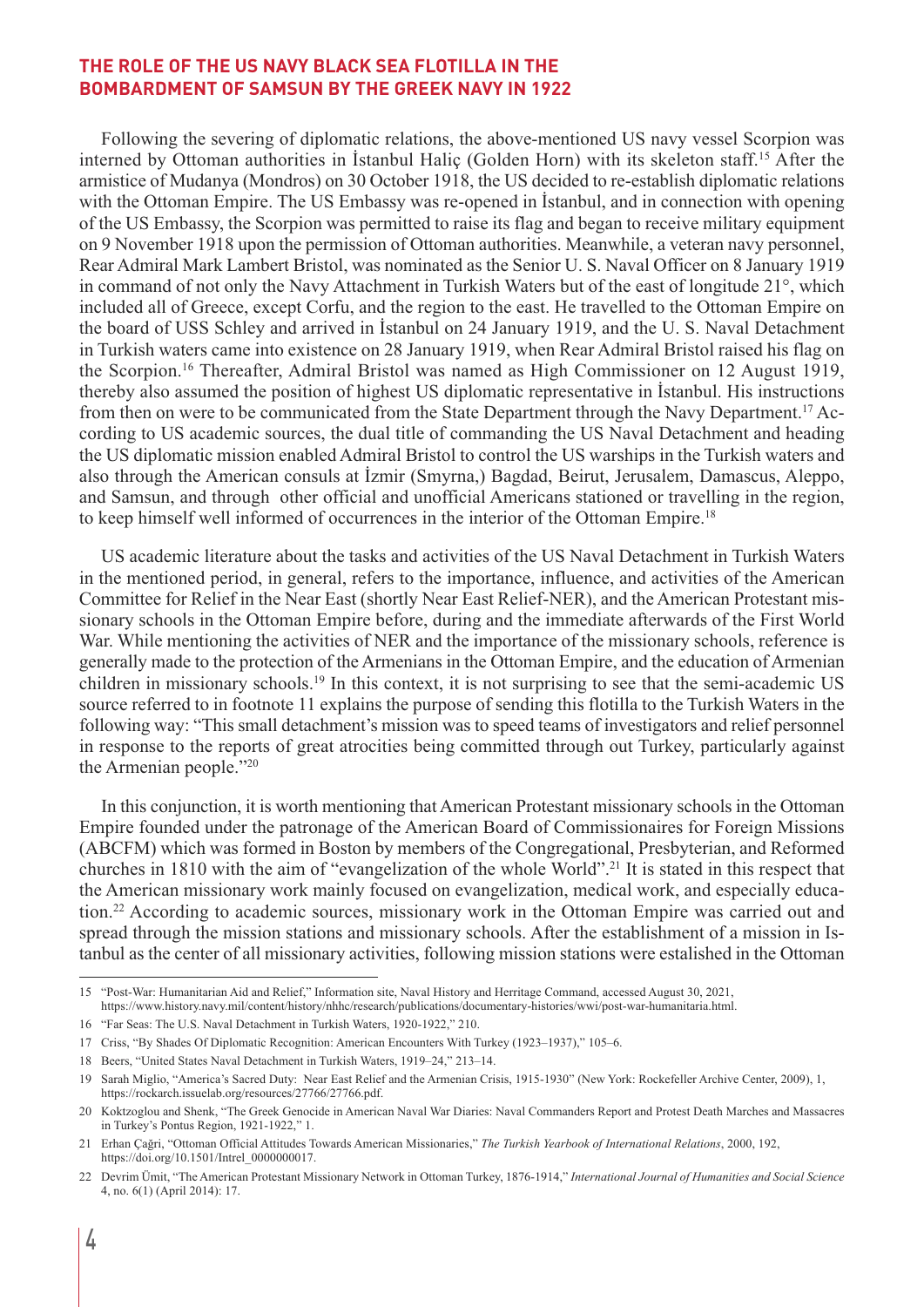Empire: Trabzon (1835), Erzurum (1839), Antep (1849), Maraş (1855), Adana, Aleppo, Tarsus, Iskenderun, Kilis and Thessaloniki (1850), Izmir (1859).<sup>23</sup> Each station became a settlement, in which "the Christian home was the center and from which wholesome Christian influences were exerted upon all with whom the missionaries came in contact."<sup>24</sup>

Alongside the missionary churches and stations, missionary schools were established widely in various parts of the Empire. The Syrian Protestant College (later, the American University of Beirut), İstanbul Robert College (RC), and İstanbul American College for Girls-ACG (Arnavutköy Amerikan Kız Koleji)<sup>25</sup> were the precursors for the Protestant missionary schools within the Ottoman Empire.<sup>26</sup> According to US scholar Joseph L. Gravill (see footnote 27), the example of the three US based institutions at İstanbul and Beirut inspired the ABCFM during the period from 1878 to 1903 to open more colleges in the Ottoman Empires like Euphrates College (including seminary) at Harput; American College at Van; Central Turkey College (including seminary) with campuses for men and women at Antep (Aintab) and Maraş (Marash); St. Paul College at Tarsus; Anatolia College at Merzifon; International College at İzmir (Smyrna); the Collegiate and Theological Institute at Samokov (Bulgaria) and Agricultural and Industrial Institute at Salonica (Selanik). Gravill states that "The development of Anatolia, Central Turkey, and International colleges exemplified American Board schools. *Anatolia* emerged out of a high school in 1886 and served primarily youth of Armenian Protestant adults in the vicinity of Merzifon."27 In this context, we should underline that the presence of the US missionary school in Merzifon was one of the important reasons for the close interest of the US to Samsun and Samsun port at that time.

#### **The impact of Near East Relief on US policies towards Ottoman Empire from 1915 to 1922**

Per US academic sources, NER was founded for the sole purpose of serving the Armenians in the Ottoman Empire. In this regard, under the title of "relief work", the Protestant missionaries ceased their proselytizing activities in the Ottoman Empire and engaged in "rescuing the Armenians" in the Empire. For this purpose, American missionaries such as James Barton and philanthropists such as Charles Crane and Cleveland Dodge formed a committee in 1915 called the American Committee for Relief in the Near East. It is stated in these sources that the first initiative on this subject was initiated by Henry Morgenthau, the US Ambassador in Istanbul in 1915.<sup>28</sup> Morgenthau, a staunch supporter of US President Woodrow Wilson, was appointed as Ambassador to Istanbul in 1913 and remained in that post until 1916. Morgenthau, in a cable he dispatched to US Secretary of State on 3 September 1915, proposes the formation of a committee for raising funds for Armenians as follows: "Destruction of Armenian race in Turkey is progressing rapidly. Massacre reported at Angora and Brusa. Will you suggest to Cleveland Dodge, Charles Crane, John R. Mott, Stephen Wise, and others to form committee to raise funds and provide means to save some of the Armenians and assist the poorer ones to emigrate, and perhaps to enlist California, Oregon, and Washington to transport some of these people direct to their shores via Panama Canal?"29 The State Department on September 9 advised Cleveland

<sup>23</sup> James L. Barton, *Daybreak in Turkey*, 2nd ed. (Boston: The Pilgrim Press, 1908), 139,

https://archive.org/details/daybreakinturkey00bart/page/138/mode/2up?ref=ol&view=theater.

<sup>24</sup> Barton, 142.

<sup>25</sup> According to İstanbul Robert College web site, "Although separate entities, these two schools in İstanbul developed close ties through the years. In 1932, RC and ACG came under the administration of a single President, and in 1959, a single Board of Trustees. In 1971, Robert Academy (the high school division on the Bebek campus) and ACG merged as a co-ed high school on the Arnavutköy campus as Robert College. The same year, the university division at the Bebek campus was given to the Turkish government, and was established as Boğaziçi University". "History of RC," Information site, Robert College, May 2019, https://website.robcol.k12.tr/en/about-rc/history.

<sup>26</sup> Joseph L. Grabill, *Protestant Diplomacy and the Near East: Missionary Influence on American Policy, 1810-1927* (Minneapolis: University of Minnesota Press, 1971), 25.

<sup>27</sup> Grabill, 25–26.

<sup>28</sup> Miglio, "America's Sacred Duty: Near East Relief and the Armenian Crisis, 1915-1930," 2.

<sup>29</sup> Henry Morgenthau Sr., "The Ambassador in Turkey (Morgenthau) to the Secretary of State" (United States Department of State, September 3, 1915), 867.4016/117, https://history.state.gov/historicaldocuments/frus1915Supp/d1410.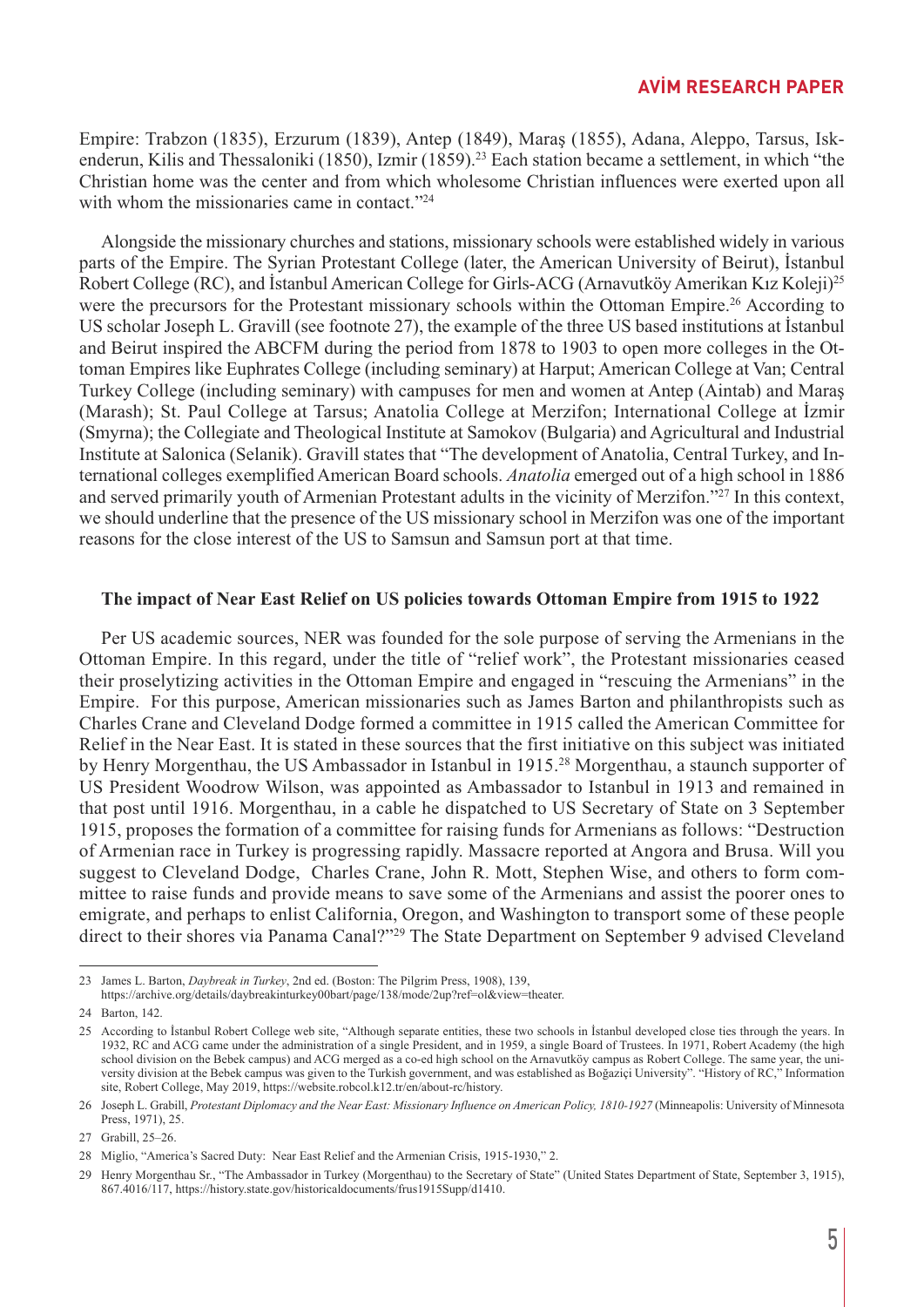H. Dodge30, vice-president of the Phelps Dodge Corporation and father of two missionary educators in Turkey, of Morgenthau's message and asked him to set up a committee. An appropriation of \$100,000,000 was made by an act of Congress approved 24 February 1919 for the relief of the non-enemy countries of Europe but not excluding the Armenians, Syrians, Greeks, and other Christian and Jewish population of Asia Minor. Under the terms of this act the US President appointed Herbert Hoover (the 31st US President from 1929 to 1933) as Director General of the American Relief Administration (ARA) and authorized the employment of the Food Administration Grain Corporation to purchase, transport, and distribute foodstuffs and supplies to countries requiring relief. Under the directorship of İstanbul office of the ARA, hundreds of agents of these organizations began working throughout the Near East.<sup>31</sup> By 6 August 1919, Congress incorporated the committee as the Near East Relief.

As the above explanations reveal, NER enjoyed the strong support of US President Woodrow Wilson. Wilson encouraged the US federal government to donate relief supplies to NER and urged Americans to donate money to NER and the Red Cross in multiple open letters to the American public. It is asserted that President Wilson and Congress' approval signaled the "cultural and political support behind the first modern, national humanitarian effort of the United States, while NER and its missionary leadership provided a compelling narrative to motivate Americans to give."32

Wilson's strong support for Armenians and his role in the preparation of Treaty of Sèvres will be remembered. In fact, Wilson asked the US Congress for the authority to establish US mandate for Armenia on May 24, 1920, but the Senate rejected his request by a vote of 52 to 23 on June 1 of the same year.<sup>33</sup>

As will be remembered, Wilson presented herself as the apostle of peace and the savior of all the oppressed in the 1920s. In this connection, we would like to remind our readers that on 27 June 2020, Christopher L. Eisgruber, the President of Princeton University announced the decision of the university's board of trustees that the names of both Woodrow Wilson School of Public and International Affairs and Wilson College would be renamed without reference to Wilson. The reason cited by the board of trustees for the decision was that "Woodrow Wilson's **racist thinking and policies** make him an inappropriate namesake for a school or college whose scholars, students, and alumni must stand firmly against racism in all its forms."34 (bold emphasis added).

#### **Activities of the US Black Sea Fleet in the Black Sea Ports of Turkey**

According to Dr. Henry F. Beers, the US Navy Detachment rendered various kinds of assistance to the relief agencies. In that respect, High Commissioner Admiral Bristol made all necessary arrangements with the Allied authorities in İstanbul. He designated naval officers to serve as port officers at İzmir, Derince (Derindje), and Constanta/Romania to handle relief cargoes. In some cases, transportation was furnished by navy vessels. They also carried mail for all American interests and supplied radio communication. The same assistance was given to American business concerns operating in the Near East. The most active of these was apparently the Standard Oil Company of New York, which had an

<sup>30</sup> As per Boğaziçi University web site, Mr.Cleveland Dodge in 1914 donated to Robert College one of the five most famous organs of the world which is currently placed in the Albert Long Hall building in the university's main campus. Dodge Gymnasium in the university campus was also financed by Cleveland H.Dodge, Chairman of the Board of Trustees from 1909 until 1926, and his father, William E. Dodge. Washburn Hall or the present-day Economics and Administrative Sciences Building was financed by Mrs. William E.Dodge, the widow of Mr. William E.Dodge. "History of Boğaziçi University," Information site, Boğaziçi University, accessed August 30, 2021, http://www.boun.edu.tr/en-US/Content/About\_BU/History.

<sup>31</sup> Joseph L. Gravill, *Protestant Diplomacy and the Near East: Missionary Influence on American Policy, 1810-1927* (Minneapolis: University of Minnesota Press, 1971), 70.

<sup>32</sup> Miglio, "America's Sacred Duty: Near East Relief and the Armenian Crisis, 1915-1930," 3.

<sup>33 &</sup>quot;Senate Rejects Mandate, 52 To 23; Thirteen Democrats Vote with Republicans Against Action For Armenia.," *The New York Times*, June 2, 1920, 23, https://www.nytimes.com/1920/06/02/archives/senate-rejects-mandate-52-to-23-thirteen-democrats-vote-with.html.

<sup>34</sup> AVİM, "Woodrow Wilson, Armenia, and the Tackling of a Long-Standing Hypocrisy," AVİM Commentary, 2020, no. 29 (September 24, 2020), https://avim.org.tr/en/Yorum/WOODROW-WILSON-ARMENIA-AND-THE-TACKLING-OF-A-LONG-STANDING-HYPOCRISY.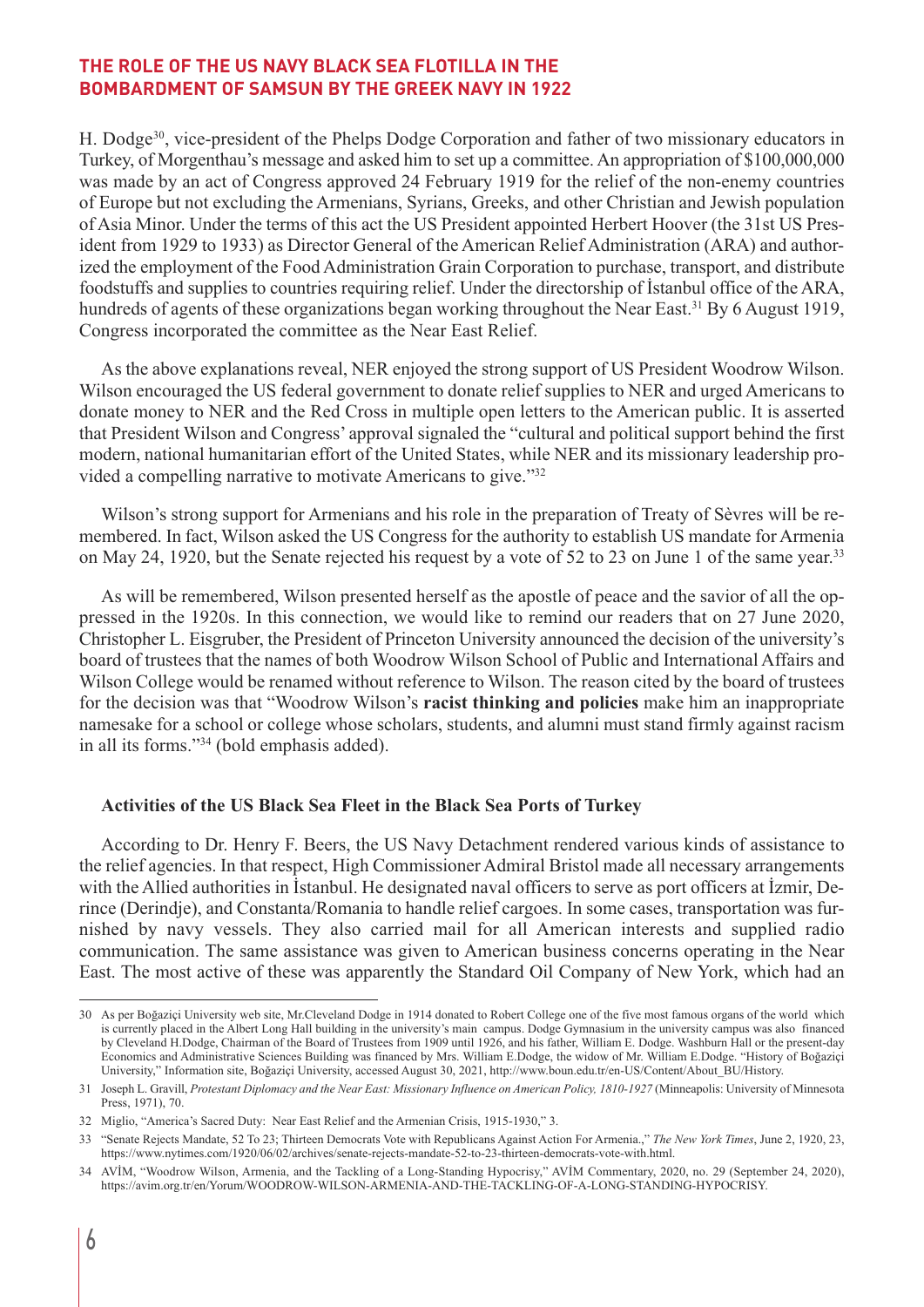#### **AVİM RESEARCH PAPER**

office in İstanbul and branches in the Ottoman Empire and the Balkan states.35 Before the First World War, the US tobacco companies were operating in and around Samsun. The region around Samsun and Bafra had the reputation for producing a high-quality tobacco desirable to American cigarette manufacturers.36 The Alston Tobacco Company was a subsidiary of P. Lorillard Tobacco Company of New Jersey, which was among the US companies importing tobacco from the region to US.<sup>37</sup> Another US tobacco firm was Jonathan H. Holmes of American Tobacco. This company in 1922 expressed the concern to US Secretary of State Charles Evans Hughes that "the Turks would requisition a million pounds of tobacco stored by the company in the Samsun region".38 It should be noted that the commercial activities of American tobacco companies were an important factor in the frequent deployment of US navy vessels in Samsun port and the fact that the US had always kept at least one warship in this port.39

As mentioned before, on June 7, 1922, during the bombardment of Samsun by the Greek warships, US warships were in the Samsun port. According to the information provided by the Turkish academic sources with reference to information compiled from the diaries of Robert Ghormley, who was the commander of the USS Sands (DD-243) destroyer and the most senior officer in the US flotilla at that time, the following events took place on the day of bombardment. It should be noted that Robert Ghormley gained naval fame and public attention during the Second World War and become the vice chief of Naval Operations of the US in the war and commanded to all operations in the Southwest Pacific as Vice-Admiral.40

As per his diaries, Ghormley came ashore at 9:00 am on June 7 and went to the office of Johnson, one of the representatives of US firms in the city. There, he learned from someone that Greek ships were waiting outside the port. He tells Johnson to notify all Americans. He then contacts the senior officer of the Greek fleet by radio and requests a meeting. Following this, he goes aboard the Naxos warship in the Greek fleet and speaks with the Greek officer. The Greek officer demands that the Italian and Frenchflagged merchant ships in the port be withdrawn from the line of fire. Gormley, on the other hand, asks for time to get the Americans out of the city. He says that there are many foreigners and several thousand Greek women in the city, and they should not be put at risk. The Greek officer says that they wrote a letter to the governor of the city, that he can read this letter if he takes it to his addressees, and if he does not, they will send the letter to the shore themselves. Ghormley agrees to take the letter for immediate contact with the Americans in the city. Going ashore, he meets with the Governor (Faik Bey) and the military governor (Commander of the Division Cemil Cahit Bey) at the telegraph office and delivers the letter to his addressees.<sup>41</sup> The letter provided in Turkish in the aforementioned source is as follows<sup>42</sup>:

"On Board of Naxos

To the Governor of Samsun City,

The existence of the Greek fleet, which was acting legally, cannot be a reason for the Turks to apply pressure and persecution on the Christians. If this situation continues, the Greek fleet will exercise seriously the right of retaliation along the entire coast which is under the control of Mustafa Kemal. We forewarn you.

<sup>35</sup> Beers, "United States Naval Detachment in Turkish Waters, 1919–24," 212.

<sup>36</sup> Robert Carey Goodman, "The Role of the Tobacco Trade in Turkish-American Relations, 1923-29" (Master Thesis, Richmond, University of Richmond, 1988), 29–30, https://scholarship.richmond.edu/cgi/viewcontent.cgi?article=1524&context=masters-theses.

<sup>37</sup> Goodman, 23.

<sup>38</sup> Goodman, 21–22.

<sup>39</sup> Doğanay, "İstiklal Harbinde Samsun'daki Amerikan Filosu," 164.

<sup>40</sup> Shenk, *America's Black Sea Fleet: The U.S. Navy Amidst War and Revolution, 1919-1923*, 282.

<sup>41</sup> Doğanay, "İstiklal Harbinde Samsun'daki Amerikan Filosu," 168.

<sup>42</sup> Doğanay, 168–69.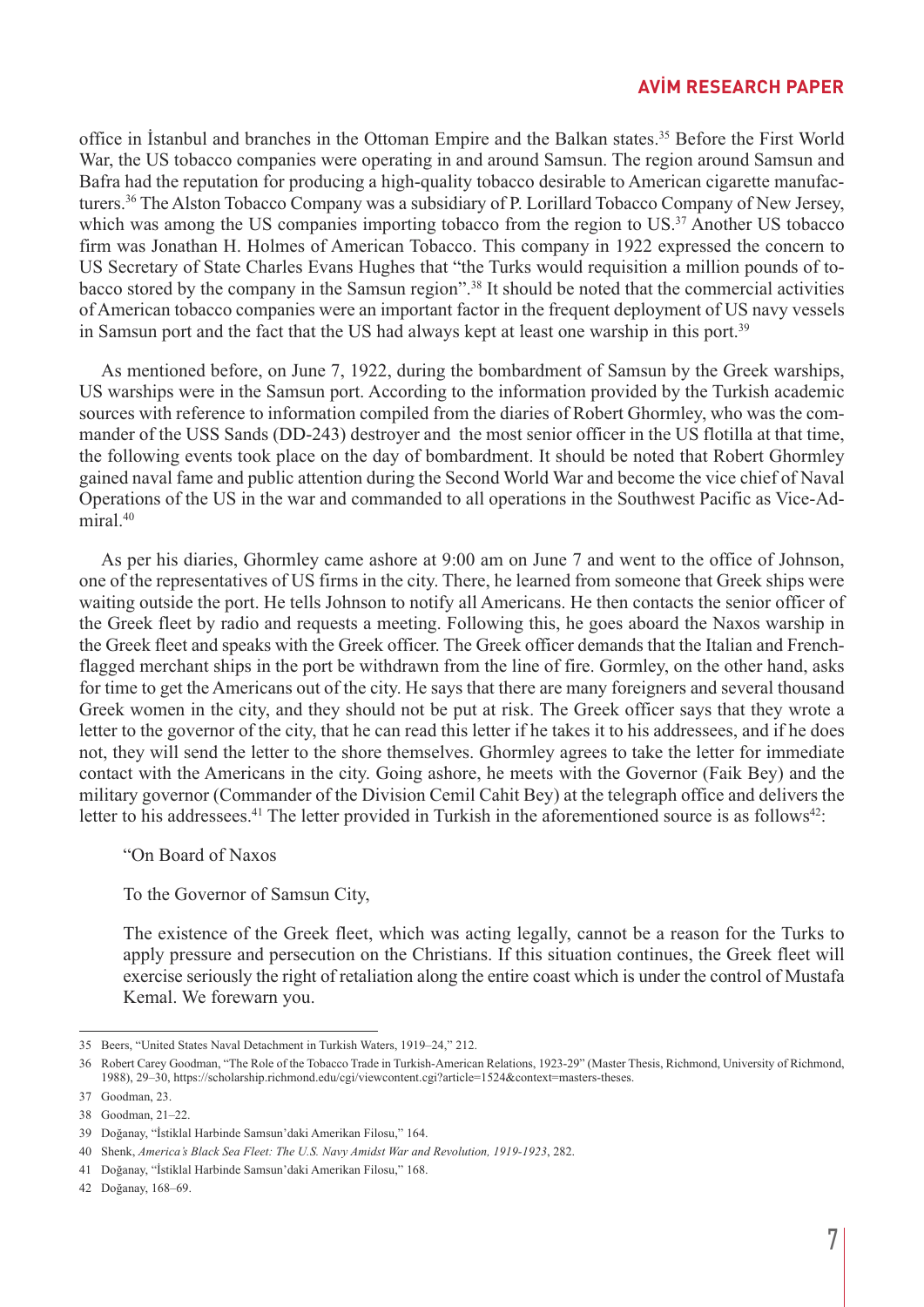On the orders of the Admiral, who commands the Greek fleet, we invite you to destruct all your weapons, ammunition, mines, and other war materials before a delegation of Greek officers appointed by us. The destruction must begin before 13.15 today. If you do not comply with this request, from this time on, we will exercise the exemption granted in Article 2 of the Convention of the Second Hague Conference.<sup>43</sup> We're sending you a copy of it. After receiving this note, contact the representatives of neutral states and consulates regarding what is reported in it, to have their nationals evacuated from the city before the specified time. In the same way, evacuate the noncombatants in the city. If you delay the execution of this order or resort to resistance, we will not be held responsible.

Variacos, Captain, Royal Greek Fleet"

Samsun Governor Faik Bey's response to the Greek navy's ultimatum was conveyed through Gormley. The response is as follows:

"We have received the letter you sent us through the American destroyer. In response to this letter, we state that the city of Samsun is an open city and that it would be illegal to bombard it. We would also like to point out the following: The terms you propose are not acceptable, therefore we reject them. Consuls, foreigners and people of other nationalities and religions live in the city. If disorder arises, all the inhabitants of the city will remain where they are. They will not leave the city. In such a situation, the responsibility will fall on you. The alleged persecution of Christians is an illusion. Therefore, I protest every act you can do against the city."<sup>44</sup>

The Greek commander, after reading the answer, announces that they will bombard Samsun and asks the American destroyer to withdraw from the line of fire. Ghormley, first, protests this behavior for the sake of humanity and requests 24 hours respite for the withdrawal of foreigners in accordance with international rules. However, the Greek navy commander claims that the Turks violated Samsun's open city status and declares that they will carry out the bombing. Thereupon, Ghormley informs the Greeks in which house the Americans are gathered and asks the area not to be bombarded. He then returns to his warship and withdraws the US warships out of firing range. The bombardment begins at 15:02 with the fire of one of the Greek destroyers. The customs house, the Government House, warehouses, marine vessels, oil tanks, tobacco warehouses, most of which belong to the American and Dutch owners, become targets of bombardment. The bombardment, having caused great destruction and loss of life in the city, ends at 18:00 and the Greek warships withdraw at 19:30.<sup>45</sup> In response to the claims of the Greek authorities that there was not much damage and loss of life in the city due to bombardment, the New York

<sup>43</sup> Convention (IV) respecting the Laws and Customs of War on Land and its annex: Regulations concerning the Laws and Customs of War on Land. The Hague, 18 October 1907: Art. 2. The provisions contained in the Regulations referred to in Article 1, as well as in the present Convention, do not apply except between Contracting powers, and then only if all the belligerents are parties to the Convention.

According to the Union of Turkish Bar Associations publication entitled "Uluslararası İnsancıl Hukuk Açısından Savaş Ve Barış Hukuku" (2015) by Av. Dr. Özden SAV, footnote 10, pege.20, "Although the Ottoman Empire participated in the 1907 Hague Conference and signed the aforementioned Conventions, these 1907 Conventions, which were later ratified neither by the Ottoman Empire nor by the Republic of Turkey. Turkey has never been a party to the Conventions." Moreover, according to the website of the International Committee of the Red Cross, Greece signed the Convention on 18.10.1907 but did not ratify it. "Convention (IV) Respecting the Laws and Customs of War on Land and Its Annex: Regulations Concerning the Laws and Customs of War on Land. The Hague," (International Committee Of The Red Cross, October 18, 1907), https://ihldatabases.icrc.org/applic/ihl/ihl.nsf/States.xsp?xp\_viewStates=XPages\_NORMStatesSign&xp\_treatySelected=195.

<sup>44</sup> Doğanay, "İstiklal Harbinde Samsun'daki Amerikan Filosu," 170.

<sup>45</sup> Doğanay, 171.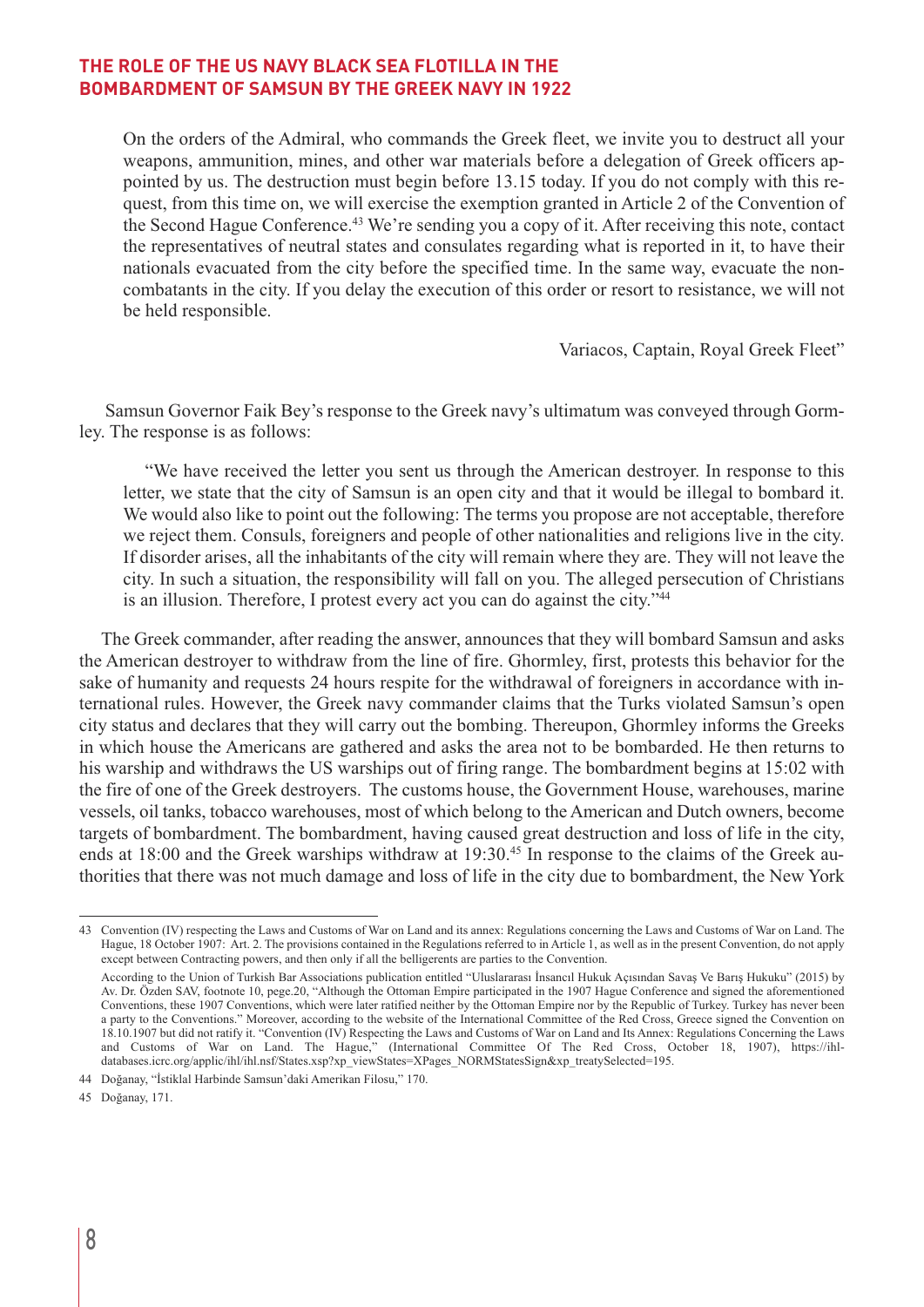Times newspaper reported on June 21, 1921, that 90 people lost their lives in the city based on the information given by the American commanders in the region.<sup>46</sup>

#### **Futile efforts to revive the fabricated "Pontic Genocide" narrative through the diaries of the US officers who served in 1920s in the US Black Sea Flotilla**

A summary has been given above about the formation and activities of the US Navy detachment in Turkish territorial waters in 1920s, the activities of the American Protestant missionary schools and relief organizations in the Ottoman Empire, and the connection between the formation of this detachment and missionary activities at that time. One scholar coins the term "The American Protestant Missionary Network" for explaining the true nature of activities of American missionaries in the Ottoman Empire. She states that the mentioned term indicates "the intermingled nature of the American missionary-philanthropic enterprise in Ottoman Turkey, which included a wide range of individuals from Presidents and Congressmen, businessmen and diplomats, to educators and journalists."47 We see nowadays that retired members of the US Navy are also joining this network that seeks to undermine Turkey and denigrate Turks.

As AVİM, we observe that in connection with the historical background of the US naval activities in Turkish territorial waters in the 1920s, the fabricated "Pontus genocide" narrative, claims and assertions are sought to be circulated through the diaries of US naval officers. An example of these efforts is a semi-academic book mentioned above that was recently published in the US.<sup>48</sup> It is possible to say that the book, which brings to fore the stale "Pontic Genocide" claims, starting from its title and the Preface, ultimately constitutes defamation against Turks and Turkey. One of the most interesting aspects of the book for Turkish readers is that its Foreword was written by retired US Admiral James Stavridis, who served as NATO's Supreme Allied Commander Europe (SACEUR) from July 2009 until his retirement in 2013. Stavridis claims in the Preface, inter alia, that;

"...multiple atrocities that were then inflicted upon the men and women of Greek heritage in Turkey. These included the burning of hundreds of Greek villages, the murders of many of the villagers, some of them being burned alive; the sending of Greek males to hard labor camps with impossibly insufficient food and no shelter so that their deaths were virtually inevitable; the terrible death marches of women, children, and elderly, along with incidental rapes, murders, and abductions of young Greek woman, as well as the repeated robberies of all those people along the way...".

In this context, the following should be reminded to those who unilaterally describe the conditions of the First World War pursuant to their political priorities, ambitions, and ethnical prejudices and insist on defaming Turks and Turkey through unfounded claims: Thousands of people from all ethnicities and religions perished before, during, and after the First World War in Anatolia. It is an indisputable fact that during and following the First World War period, most of the Pontic Greeks tried to dismember the state they lived in, collaborated with the invading forces of Anatolia, fought against the people they lived together for centuries, aggressively disrupted the inter-communal relations. Despite all these destructive deeds, they ultimately lost.<sup>49</sup> It seems that the authors who wrote the novel about fictional wars to be fought in 2034 still do not understand what happened in the First World War in Anatolia.50

<sup>46 &</sup>quot;90 CASUALTIES IN SAMSUN.; American Officer's Report Differs From Greek Account of Bombardment," *New York Times*, June 11, 1921, https://www.nytimes.com/1922/06/12/archives/90-casualties-in-samsun-american-officers-report-differs-from-greek.html.

<sup>47</sup> Ümit, "The American Protestant Missionary Network in Ottoman Turkey, 1876-1914," 16.

<sup>48</sup> Koktzoglou and Shenk, "The Greek Genocide in American Naval War Diaries: Naval Commanders Report and Protest Death Marches and Massacres in Turkey's Pontus Region, 1921-1922."

<sup>49</sup> Teoman Ertuğrul Tulun, "The Pontus Narrative And Hate Speech" (Ankara: Center For Eurasian Studies, May 2017), 17.

<sup>50</sup> Elioot Ackerman and Admiral John Stavridis, *2034: A Novel of the Next World War".* (New York: Penguin Press, 2021).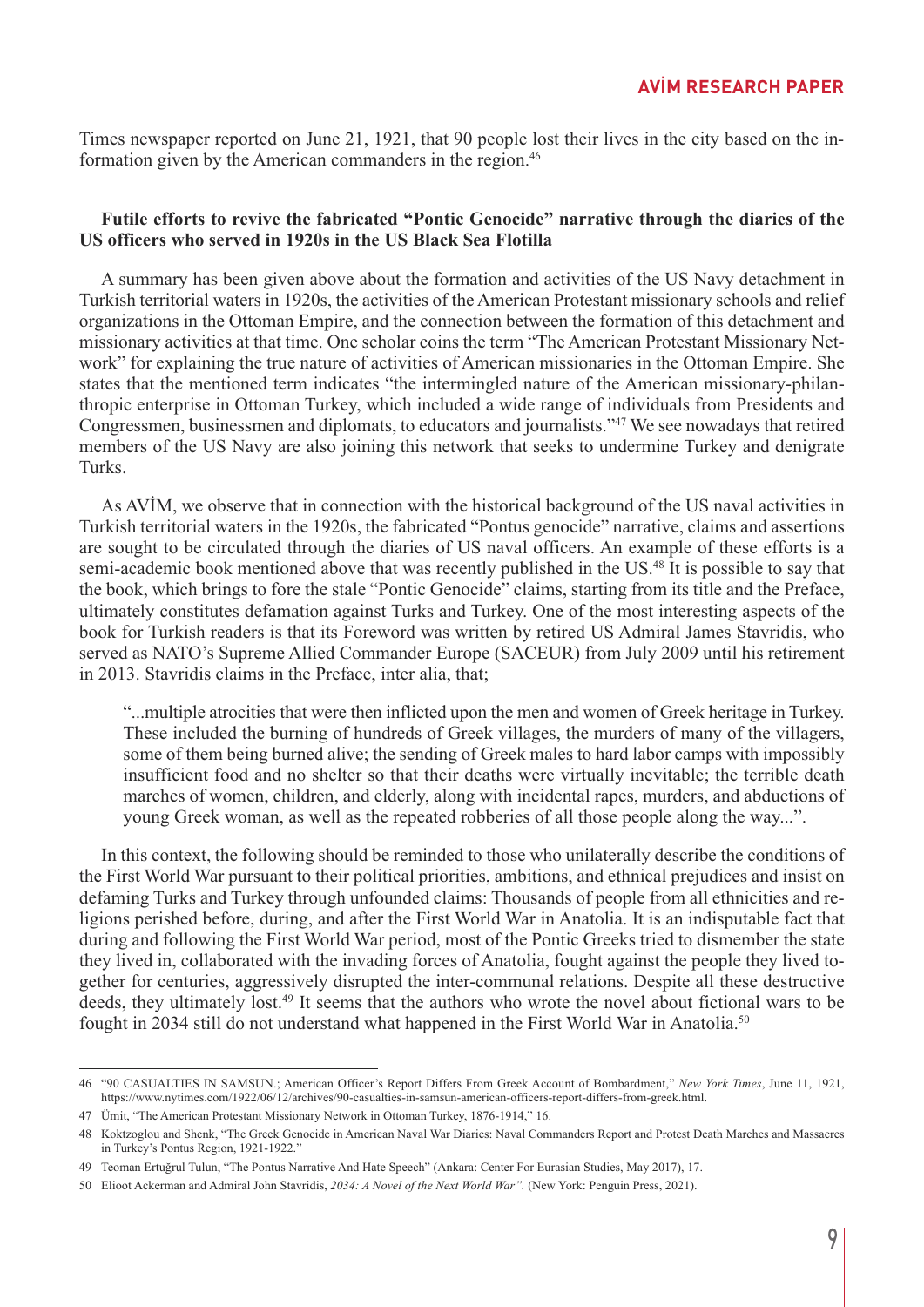### **Bibliography:**

- "90 CASUALTIES IN SAMSUN.; American Officer's Report Differs From Greek Account of Bombardment." *New York Times*, June 11, 1921. https://www.nytimes.com/1922/06/12/archives/90-casualties-in-samsun-american-officers-report-differs-from-greek.html.
- Ackerman, Elioot, and Admiral John Stavridis. *2034: A Novel of the Next World War".* New York: Penguin Press, 2021.
- Aktaş, Hayati. "İngiliz ve Amerikan Belgelerinde Samsun'un Bombalanması Olayı ve Pontus Meselesi (The Bombardement of Samsun in English and American Documents and Pontus Issue),." *History Studies* 11, no. 3 (June 2019): 830–31. https://doi.org/10.9737/hist.2019.742.
- The Defense Visual Information Distribution Service (DVIDS). "Alexandroupoli." Information site. Accessed August 30, 2021. https://www.dvidshub.net/search?q=Alexandroupoli+&view=grid.
- AVİM. "Woodrow Wilson, Armenia, and the Tackling of a Long-Standing Hypocrisy," AVİM Commentary, 2020, no. 29 (September 24, 2020). https://avim.org.tr/en/Yorum/WOODROW-WILSON-AR-MENIA-AND-THE-TACKLING-OF-A-LONG-STANDING-HYPOCRISY.
- Barton, James L. *Daybreak in Turkey*. 2nd ed. Boston: The Pilgrim Press, 1908. https://archive.org/details/daybreakinturkey00bart/page/138/mode/2up?ref=ol&view=theater.
- Beers, Henry P. "United States Naval Detachment in Turkish Waters, 1919–24." *Military Affairs* 7, no. 4 (Winter 1943): 209–20. https://doi.org/10.2307/1982570.
- Çağri, Erhan. "Ottoman Official Attitudes Towards American Missionaries." *The Turkish Yearbook of International Relations*, 2000, 191–212. https://doi.org/10.1501/Intrel\_0000000017.
- Cevizoğlu, Hulki. *1919'un Şifresi (Gizli ABD İşgalinin Belge ve Fotoğrafları),*. 1st ed. Ankara: Ceviz Kabuğu Yayınları, 2007.
- "Convention (IV) Respecting the Laws and Customs of War on Land and Its Annex: Regulations Concerning the Laws and Customs of War on Land. The Hague,." International Committee Of The Red Cross, October 18, 1907.

https://ihl-databases.icrc.org/applic/ihl/ihl.nsf/States.xsp?xp\_viewStates=XPages\_NORMStates-Sign&xp\_treatySelected=195.

- Criss, Nur Bilge. "By Shades Of Diplomatic Recognition: American Encounters With Turkey (1923– 1937)." In *Studies In Atatürk's Turkey: The American Dimension*, edited by George S. Harris and Nur Bilge Criss, 233. Leiden: Brill, 2009.
- Doğanay, Rahmi. "İstiklal Harbinde Samsun'daki Amerikan Filosu." *Geçmişten Geleceğe Samsun*, 2006, 163–74.
- Naval History and Herritage Command. "Far Seas: The U.S. Naval Detachment in Turkish Waters, 1920- 1922." Information site. Accessed August 30, 2021.

https://www.history.navy.mil/content/history/nhhc/research/archives/Collections/transferred-collections/navy-library-transfer/far-seas.html.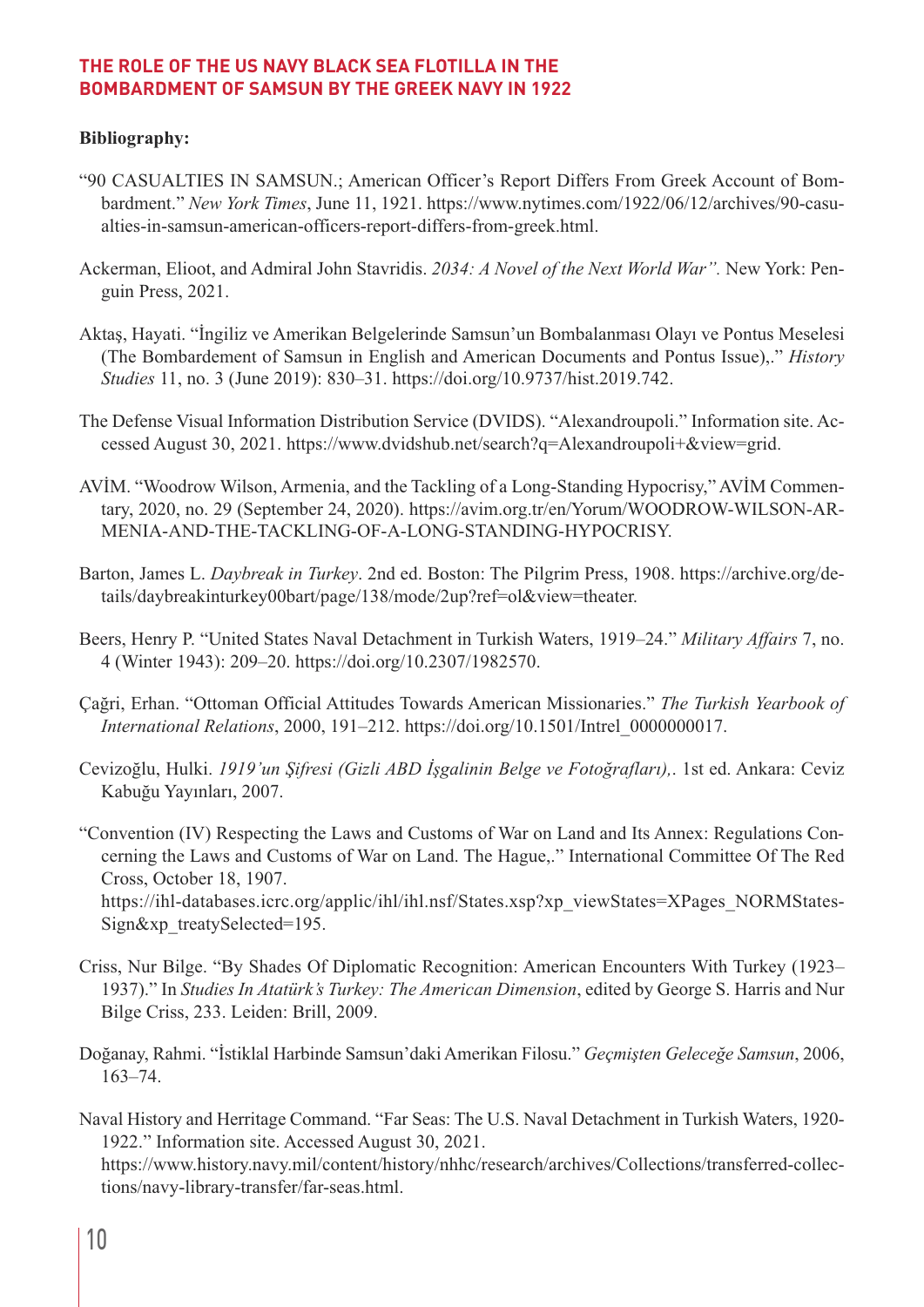- Goodman, Robert Carey. "The Role of the Tobacco Trade in Turkish-American Relations, 1923-29." Master Thesis, University of Richmond, 1988. https://scholarship.richmond.edu/cgi/viewcontent.cgi?article=1524&context=masters-theses.
- Grabill, Joseph L. *Protestant Diplomacy and the Near East: Missionary Influence on American Policy, 1810-1927*. Minneapolis: University of Minnesota Press, 1971.
- Boğaziçi University. "History of Boğaziçi University." Information site. Accessed August 30, 2021. http://www.boun.edu.tr/en-US/Content/About\_BU/History.
- Robert College. "History of RC." Information site, May 2019. https://website.robcol.k12.tr/en/aboutrc/history.
- Jurgensen, Jeff. "Atlantic Resolve Rotation Demonstrates Strategic Importance of Seaport in Alexandroupoli, Greece." *U.S. Army*, July 22, 2021. https://www.army.mil/article/248667/atlantic\_resolve\_rotation\_demonstrates\_strategic\_importance\_o f seaport in alexandroupoli greece.
- Koktzoglou, Savvas "Sam," and Robert Shenk, eds. "The Greek Genocide in American Naval War Diaries: Naval Commanders Report and Protest Death Marches and Massacres in Turkey's Pontus Region, 1921-1922," 393. New Orleans: The University of New Orleans Press:, 2021.
- Michalopoulos, Dimitris. "The 1922 Samsun Bombardment (1922 Samsun Bombardımanı)." *Studies of Ottoman Domain* 5, no. 9 (August 2015). https://dergipark.org.tr/en/download/article-file/237625.
- Miglio, Sarah. "America's Sacred Duty: Near East Relief and the Armenian Crisis, 1915-1930." New York: Rockefeller Archive Center, 2009. https://rockarch.issuelab.org/resources/27766/27766.pdf.
- Morgenthau Sr., Henry. "The Ambassador in Turkey (Morgenthau) to the Secretary of State." United States Department of State, September 3, 1915. 867.4016/117. https://history.state.gov/historicaldocuments/frus1915Supp/d1410.
- Naval History and Herritage Command. "Post-War: Humanitarian Aid and Relief." Information site. Accessed August 30, 2021. https://www.history.navy.mil/content/history/nhhc/research/publications/documentary-histories/wwi/post-war-humanitaria.html.
- "Saumsun 1922." *World Armed Forces Forum*, April 30, 2021. https://www.tapatalk.com/groups/worldarmedforcesforum/samsun-1922-t287480.html.
- "Senate Rejects Mandate, 52 To 23; Thirteen Democrats Vote with Republicans Against Action For Armenia." *The New York Times*, June 2, 1920. https://www.nytimes.com/1920/06/02/archives/senaterejects-mandate-52-to-23-thirteen-democrats-vote-with.html.
- Shenk, Robert. *America's Black Sea Fleet: The U.S. Navy Amidst War and Revolution, 1919-1923*. Annapolis: Naval Institute Press, 2012.
- Tarler, G. Cornell. "Papers Relating To The Foreign Relations Of The United States, 1917, Supplement 1, The World War." United States Department of State, April 23, 1917. 763.72/5428. https://history.state.gov/historicaldocuments/frus1917Supp01v01/d833.